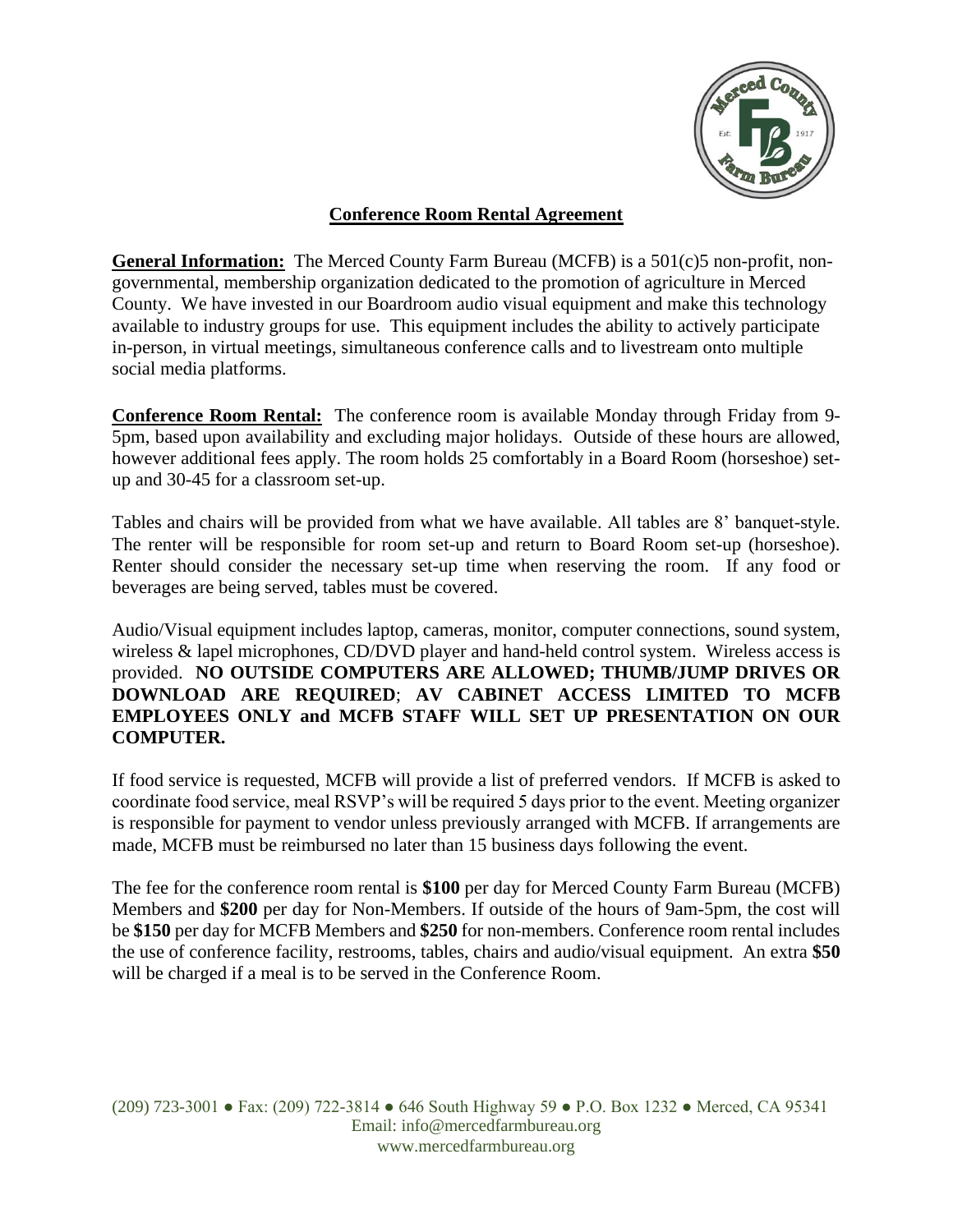|                     | Company/Organization:                                                                                                                                                                                                               |  |
|---------------------|-------------------------------------------------------------------------------------------------------------------------------------------------------------------------------------------------------------------------------------|--|
|                     |                                                                                                                                                                                                                                     |  |
|                     | <b>Mailing Address:</b> The Contract of the Contract of the Contract of the Contract of the Contract of the Contract of the Contract of the Contract of the Contract of the Contract of the Contract of the Contract of the Contrac |  |
|                     |                                                                                                                                                                                                                                     |  |
|                     |                                                                                                                                                                                                                                     |  |
|                     |                                                                                                                                                                                                                                     |  |
|                     | Event Title/Purpose:                                                                                                                                                                                                                |  |
|                     | Estimated # of Guests: <u>Noom Configuration:</u>                                                                                                                                                                                   |  |
|                     | Will food or beverages be served?<br><b>MCFB</b> to coordinate food service?                                                                                                                                                        |  |
| <b>Rental Fees:</b> | MCFB Member - (\$100 per day)<br>Monday through Friday, 9am-5pm                                                                                                                                                                     |  |
|                     | MCFB Member - (\$150 per day)<br>Monday through Friday, before 9am or after 5pm                                                                                                                                                     |  |
|                     | Non-Member $-(\$200 \text{ per day})$<br>Monday through Friday, 9am-5pm                                                                                                                                                             |  |
|                     | Non-Member – $(\$250$ per day)<br>Monday through Friday, before 9am or after 5pm                                                                                                                                                    |  |
|                     | Meal service in Conference Room $-$ (\$50 per day)                                                                                                                                                                                  |  |
|                     | <b>Total Rental:</b>                                                                                                                                                                                                                |  |
|                     | Please initial to signify that you have read and understand the following terms:                                                                                                                                                    |  |
|                     | If food or beverages of any kind will be served, all tables must be covered prior to service.                                                                                                                                       |  |
|                     | Rental fees must be received by MCFB a minimum of five (5) business days prior to the rental date.                                                                                                                                  |  |
|                     | Rental fees are fully refundable if MCFB is notified at least 48 hours prior to arranged rental date.                                                                                                                               |  |
|                     | By returning this agreement, you have a tentative reservation. Your reservation will not be considered<br>confirmed until MCFB has received payment in full.                                                                        |  |

The above named individual/company does hereby agree to abide by all rules and conduct standards set forth by the Merced County Farm Bureau with regard to rental and use of the conference room and related facilities located at the Merced County Farm Bureau building, located at 646 S. Hwy 59, Merced, California. *(MCFB Boardroom)*

In addition to the rental fee, the above named individual/organization also agrees to be financially responsible for any expenses incurred by the Stanislaus County Farm Bureau resulting from damages to any equipment, property or grounds of the Stanislaus County Farm Bureau.

Name of Responsible Party/Renter (PRINTED)